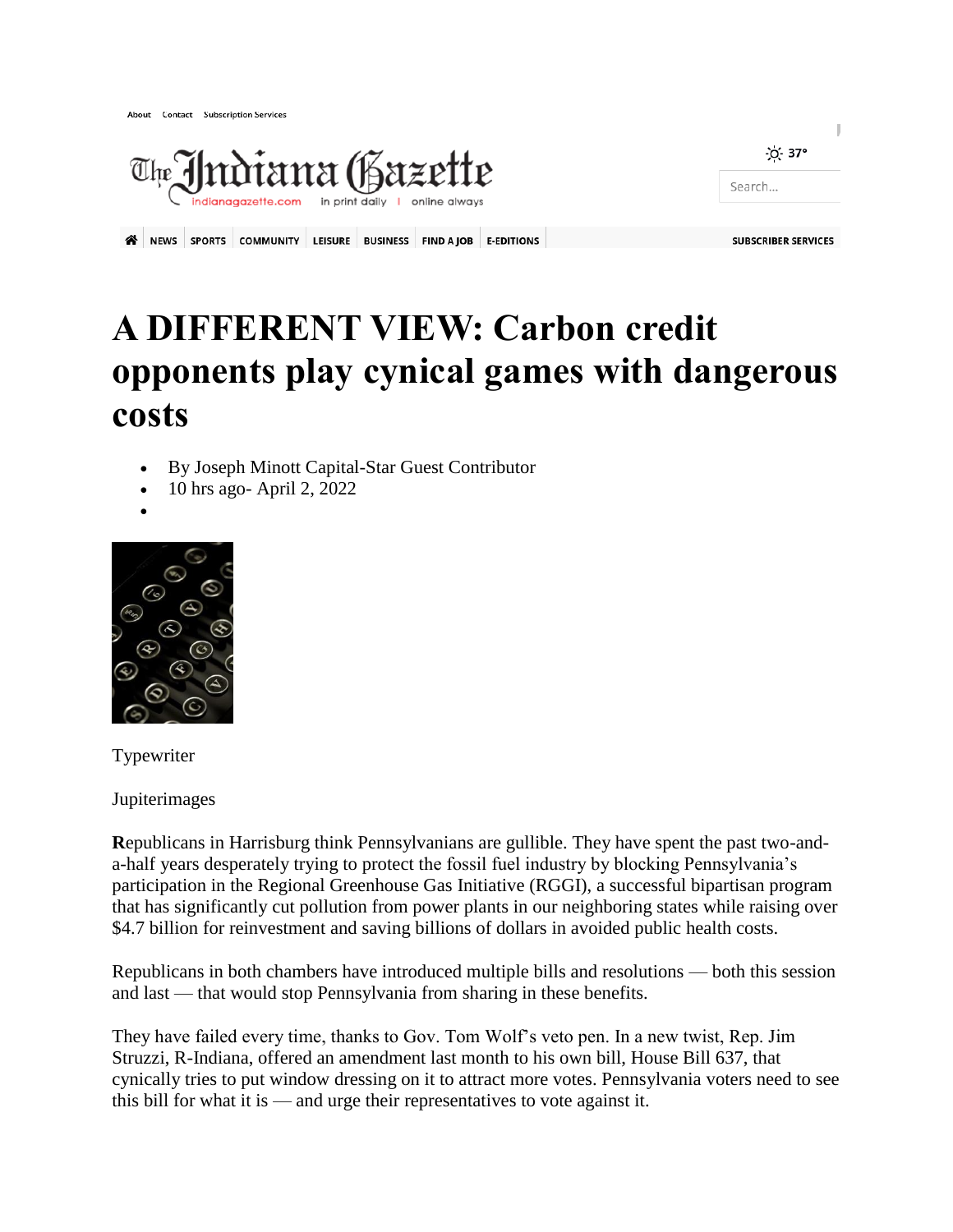The amended HB 637 has been renamed the "Energy Sustainability and Investment Act." It would still block RGGI, while at the same time authorizing a one-time expenditure of \$250 million using federal COVID-19 relief funds on items including R&D for carbon capture and hydrogen projects, plugging orphan gas wells, improving sewer and stormwater infrastructure, and assisting workers and communities affected by coal plant closures. These are worthwhile needs in the Commonwealth, but the reality is this bill comes up short in several key areas.

First, it's remarkably shortsighted. Pennsylvania's participation in RGGI could raise \$250 million in just one or two quarters alone. Instead of a one-time raid of COVID relief funds, RGGI would create ongoing investment opportunities for Pennsylvania far in excess of \$250 million every single year. Indeed, there are two companion bills, Senate Bill 15 (Comitta) and House Bill 1565 (Herrin), proposing to allocate significant RGGI dollars to support fossil fuel worker transition projects over this decade. Republicans in Harrisburg refuse to give either bill a committee hearing, much less a floor vote.

Second, other priorities in the amended HB 637 are already receiving significantly greater dollar amounts from federal legislation like the American Rescue Plan Act and the Bipartisan Infrastructure Law (BIL). For example, Pennsylvania is eligible to receive around \$400 million over the next 10 years to plug orphan gas wells from various grants in the BIL. That law also offers billions of dollars to fund regional carbon capture and hydrogen hubs and advanced battery storage technologies. The amended HB 637 just offers a redundant drop in the bucket in an effort to distract from its true goal — protecting the fossil fuel industry.

Importantly, Struzzi's amendment goes further than just blocking RGGI. It would apply retroactively to any existing "measure or action" taken by the Pennsylvania Department of Environmental Protection (DEP) to control or limit carbon pollution. Any such existing measure or action would be "abrogated," meaning this bill doesn't just strip DEP of its ability to do anything to address the devastating impacts of climate change going forward, it nullifies all actions DEP currently has in place. This is dangerous extremism. It also means Republicans could continue to force this bill on the Commonwealth even after Pennsylvania's RGGI program takes effect, which is expected in April.

Despite what fossil fuel apologists and Republican lawmakers would have you believe, here are the facts: RGGI participation will create jobs in Pennsylvania, cut dangerous pollution from power plants, and invest in energy efficiency that can reduce consumers' energy bills. The amended HB 637 is political gamesmanship — pure and simple. If RGGI opponents truly believe in reducing methane pollution from orphan gas wells, protecting communities from flooding, and helping communities manage ongoing energy market transitions, they should take up SB 15 or HB 1565.

With the eyes of the world watching the horrifying and indefensible invasion of Ukraine by Russia, it is clearer than ever that clean energy is our best response to free the energy market from the brutal aggression of Putin and other petro-dictators. They rely on international fossil fuel demand to prop up their national economies. As long as America, and Pennsylvania, are dependent on fossil fuels, consumers will be subject to the volatile price swings associated with